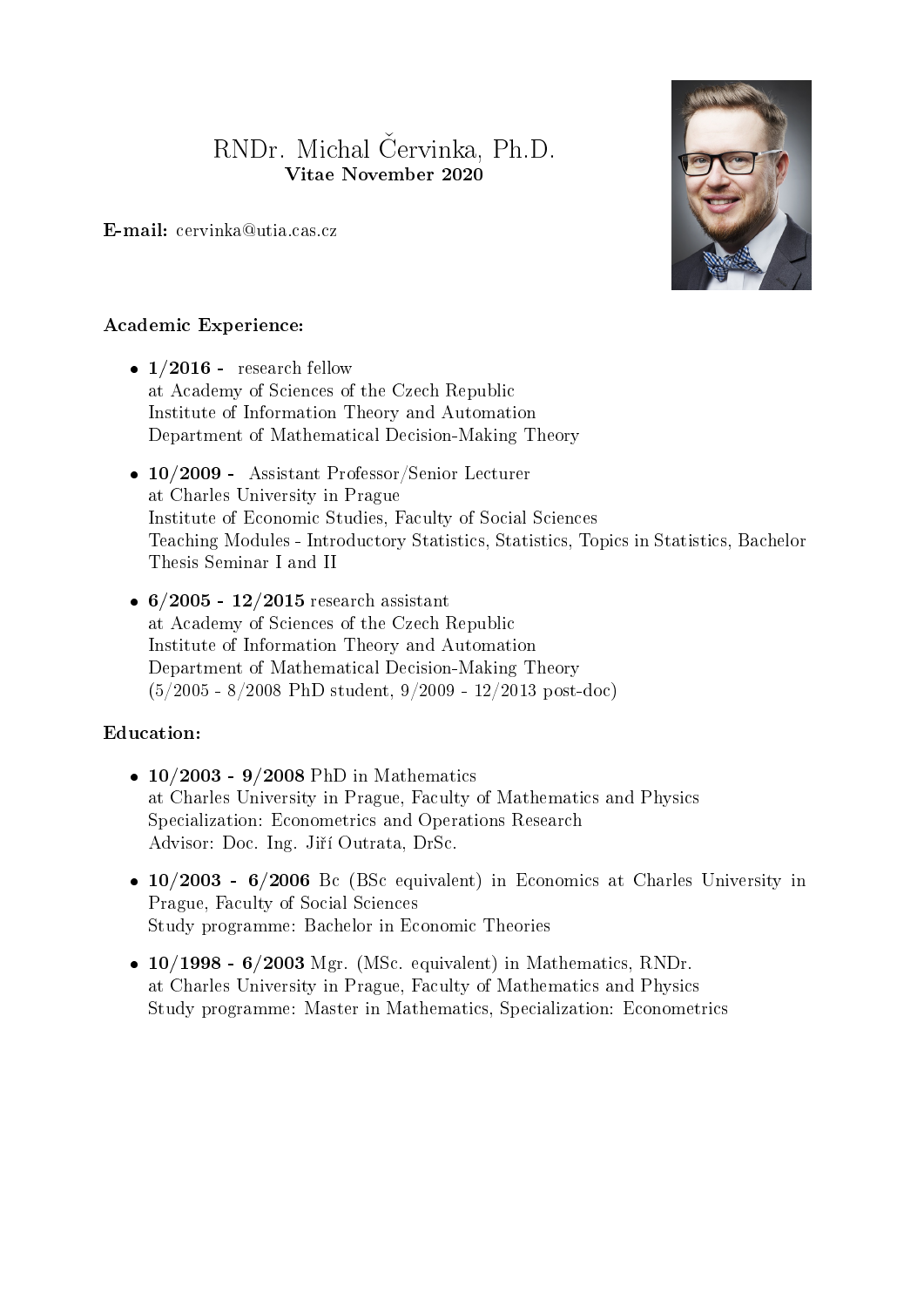## Further Education:

- May 2019: Spring School of Variational Analysis and its Applications, Paseky, Czech Republic (part of the organizing team)
- April 2015: Spring School of Variational Analysis and its Applications, Paseky, Czech Republic (part of the organizing team)
- April 2012: Spring School of Variational Analysis and its Applications, Paseky, Czech Republic
- July 2009: Advanced Course on Optimization: Theory, Methods and Applications at Universita Autonoma de Barcelona, Barcelona, Spain
- April 2009: Spring School of Variational Analysis and its Applications, Paseky, Czech Republic
- April 2006: Spring School of Variational Analysis and its Applications, Paseky, Czech Republic
- July 2004: Summer school for ICCOPT 2014 at Rensselaer Polytechnic Institute, Troy, NY, USA

## Research Visits:

- May August 2018: visiting prof. Tim Hoheisel, research stay, McGill University, Montreal, Quebec, Canada
- June July and September 2011: visiting prof. Didier Aussel, research stay, University of Perpignan, France
- August September 2006: visiting prof. Daniel Ralph, research stay, Judge Business School, Cambridge University, UK

### Language Skills:

- Czech native
- $\bullet$  English near native (C2)
- German working knowledge  $(A2/B1)$
- Chinese basic communication skills (A1)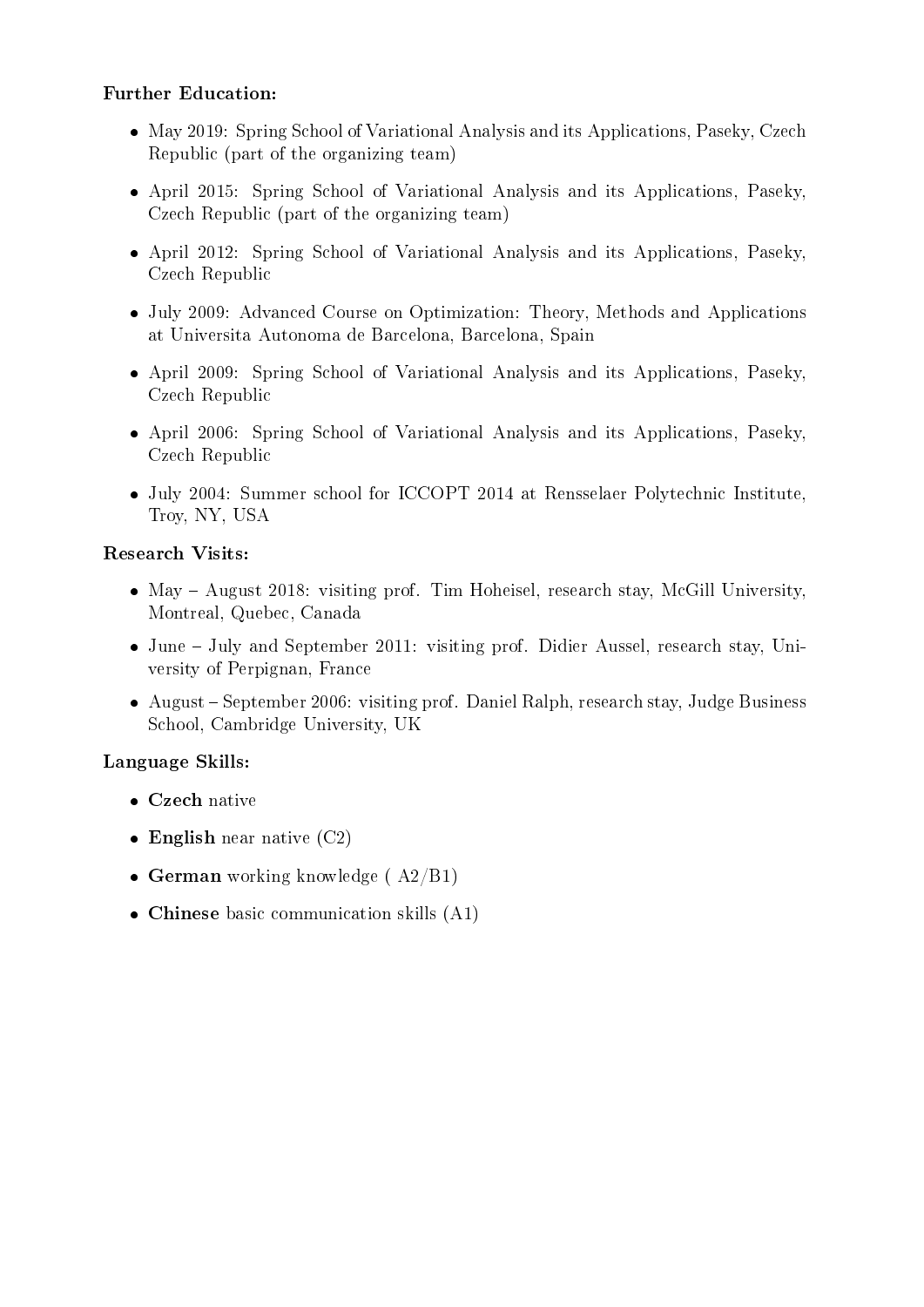## Teaching Experience:

- $2019$ Lectures of doctoral course Advanced Topics of the Field - Chapters on Modern Optimization Theory and Equilibria; Faculty of Mathematics and Physics, Charles University in Prague; in Czech/English
- $2015 -$ Bachelor Thesis Seminar I, II; Faculty of Social Sciences, Charles University in Prague; in Czech and English
- $2014 -$ Lectures of bachelor course Introductory Statistics; Faculty of Social Sciences, Charles University in Prague; in English
- $2014$ Lectures of doctoral course Chapters on Modern Optimization and Equilibria; Faculty of Mathematics and Physics, Charles University in Prague; in Czech/English
- 2012 2015 Lectures of bachelor course Topics in Statistics; Faculty of Social Sciences, Charles University in Prague; in English
- $2009-$ Lectures of bachelor course Statistics; Faculty of Social Sciences, Charles University in Prague; in English
- 2006 2011 Tutorial classes of bachelor courses Econometrics I, II; Faculty of Social Sciences, Charles University in Prague; in Czech
- 2004 2006 Tutorial classes of bachelor courses Optimization I, Introductory Optimization; Faculty of Mathematics and Physics, Charles University in Prague; in Czech
- 2004 2005 Tutorial classes of bachelor courses Probability Theory and Mathematical Statistics I, II; Faculty of Social Sciences, Charles University in Prague; in Czech

### Theses Supervision Experience:

- Current PhD student Veronika Borůvková (Faculty of Nuclear Sciences and Physical Engineering, Czech Technical University and UTIA)
- Master Theses 2 supervised, 1 awarded the Dean's distinction
- Bachelor Theses 22 supervised, 5 awarded the Dean's distinction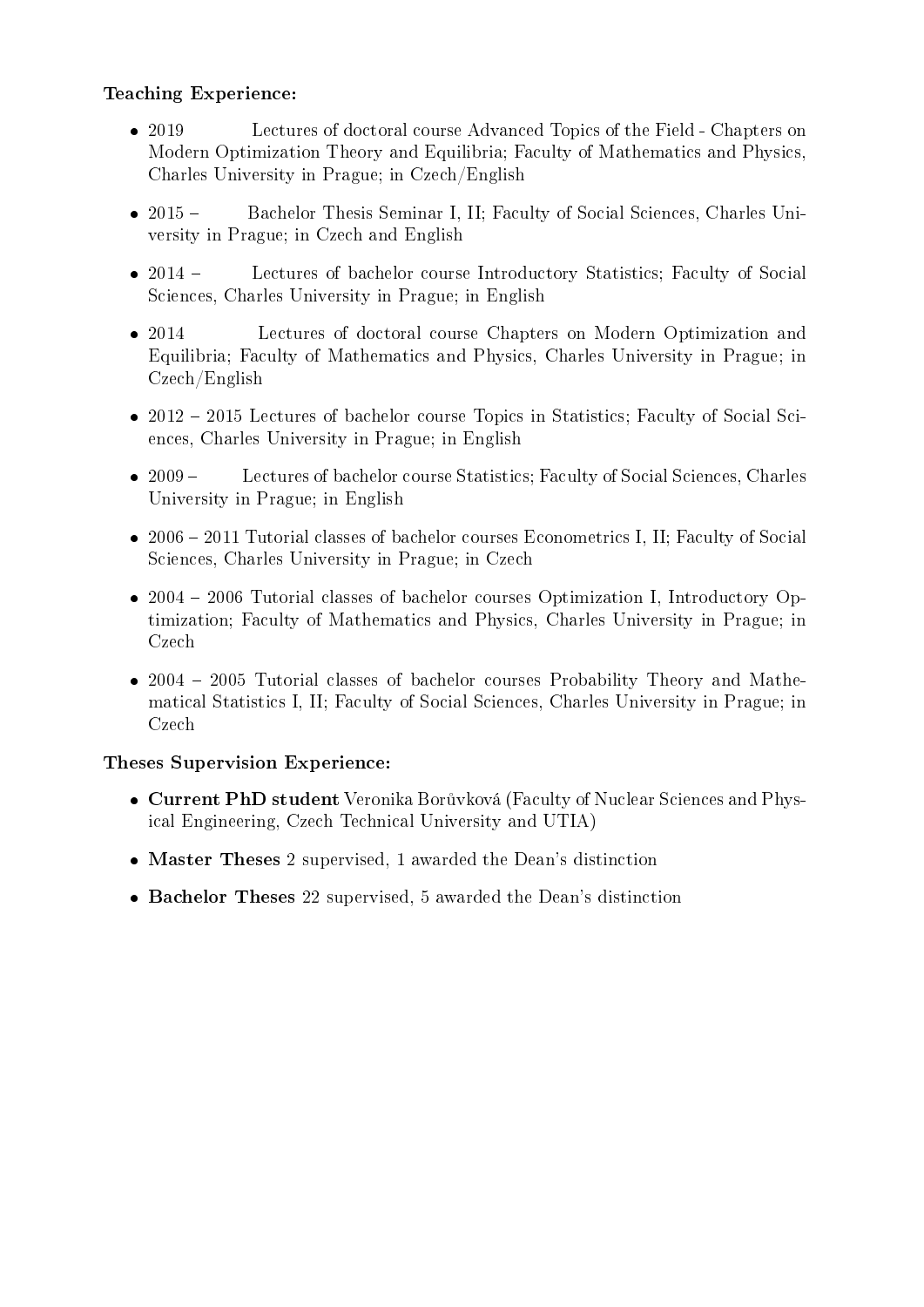## Grant Projects:

- 2019 2021 PRIMUS/19/HUM/17 Behavioral Finance and Macroeconomics: New Insights for the Mainstream (Charles University)
- $\bullet$  2018 2020 GA ČR 18-04145S Utilization of Stochastic Optimization and Equilibrium Models in Portfolio Selection and Energy Finance (principal investigator) (UTIA)
- 2015 2017 GA ČR 15-00735S Stability analysis of optima and equilibria in economics (UTIA)
- $\bullet$  2013 2016 GA ČR 13-01930S Robust methods for nonstandard situations, their diagnostics and implementations (Charles University)
- 2012 2014 GA ČR  $402/12/1309$  A Multivalued Approach to Optima and Equilibria in Economics (UTIA)
- 2009 2011 GA ČR  $201/09/1957$  Development of methods for solving large scale nonlinear programming and nonsmooth optimization methods (UTIA)
- $\bullet$  2007 GA UK 7645/2007 Homotopy method for solving equilibrium problems with linear complementarity constraints (principal investigator) (Charles University)
- 2005 2008: GA AV A1030405 Development of a programming system for solving large scale nonlinear and nonsmooth optimization problems (UTIA)

Michal Cervinka has focused on new applications of recent advances in nonlinear optimization and equilibrium modeling in finance and energy economics. His main research topics in recent years include development of new tools for stability analysis of stationarity points and solutions to mathematical programming problems with disjunctive structure, development of new solution approaches and modifications of existing numerical methods to particular structures of problems arising from various economics and finance applications.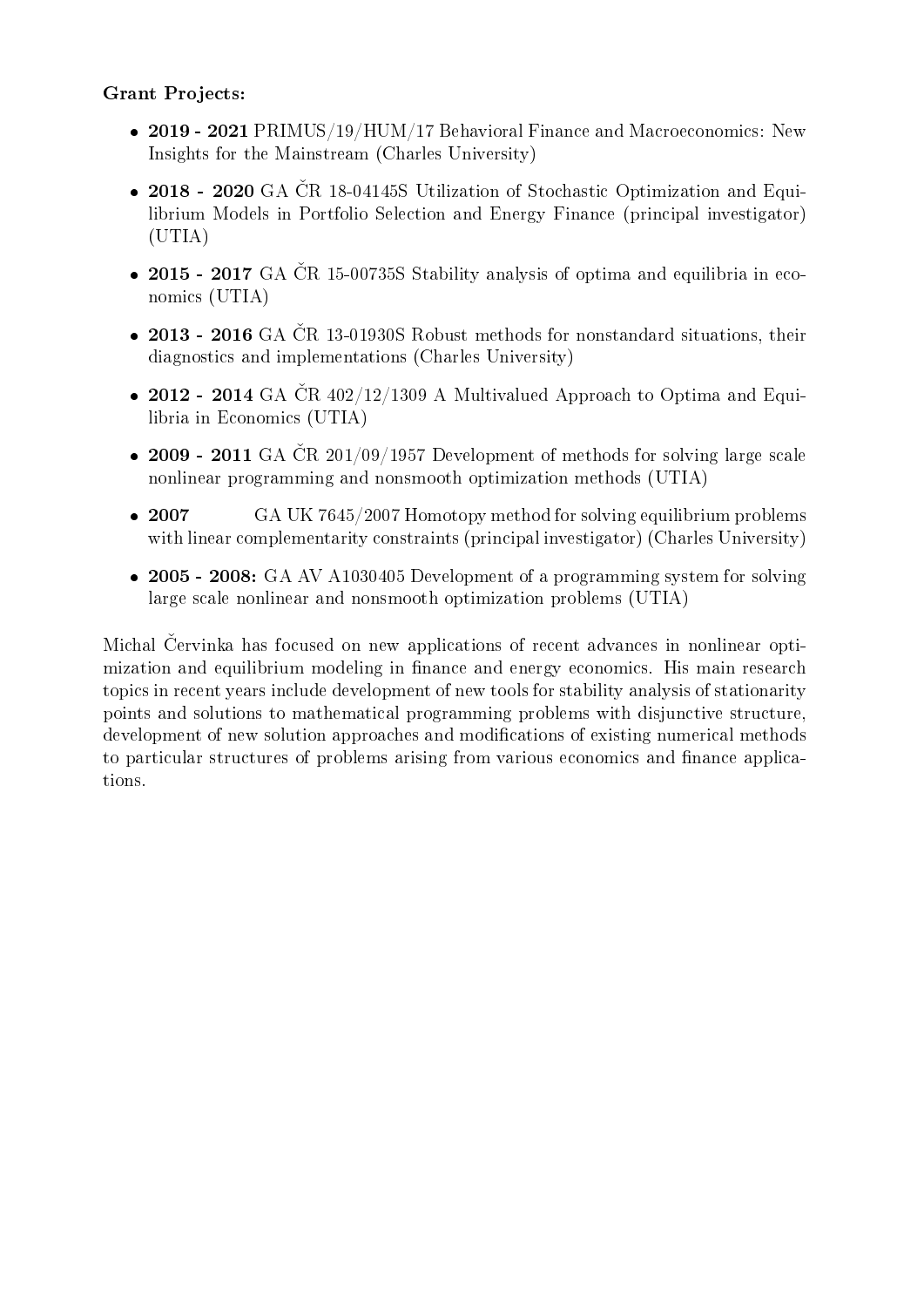## Publications:

Citations (ResearchGate): 105 H-Index (ResearchGate): 6 https://orcid.org/0000-0002-4661-5444

## Refereed Research Publications:

- 1. Benko M., Cervinka M., Hoheisel T.: Sufficient Conditions for Metric Subregularity of Constraint Systems with Applications to Disjunctive and Ortho-Disjunctive Programs, accepted for publication in Set-Valued and Variational Analysis on November 10, 2020.
- 2. Branda M., Bucher M., Cervinka M., Schwartz A.: Convergence of a Scholtes-type regularization method for cardinality-constrained optimization problems with an application in sparse robust portfolio optimization, Computational Optimization and Applications, 70(2), 503-530, 2018.
- 3. Červinka, M., Kanzow Ch., Schwarz A.: Constraint qualifications and optimality conditions for optimization problems with cardinality constraints, Mathematical Programming,  $160(1)$ ,  $353-377$ ,  $2016$ .
- 4. Outrata J., Ferris M., Červinka, M., Outrata M.: On Cournot-Nash-Walras equilibria and their computation, Set-Valued and Variational Analysis,  $24(3)$ ,  $387-402$ , 2016.
- 5. Aussel D., Cervinka M., Marechal M.: Deregulated electricity markets with thermal losses and production bounds: models and optimality conditions, RAIRO-Oper. Res., 50(1), 19-38, 2016.
- 6. Cervinka M.: A note on stability of stationary points in Mathematical Programs with generalized Complementarity Constraints, Optimization, 65(5), 1-12, 2016.
- 7. Adam L., Cervinka M., Pištěk M.: Normally Admissible Stratifications and Calculation of Normal Cones to a Finite Union of Polyhedral Sets, Set-Valued and Variational Analysis, 24(2), 207-229, 2016.
- 8. Červinka M., Outrata J., Pištěk M.: On Stability of M-stationary Points in MPCCs, Set-Valued and Variational Analysis, 22(3), 575-595, 2014.
- 9. Cervinka M., Matonoha C., Outrata J.: On the computation of relaxed pessimistic solutions to MPECs, Optimization Methods & Software, 28(1), 186-206, 2013.
- 10. Cervinka M.: On Computation of C-stationary points for Equilibrium Problems with Linear Complementarity Constraints via Homotopy Method, Kybernetika, 46 (4), 730-753, 2010.
- 11. Outrata J., Červinka M.: On the implicit programming approach in a class of mathematical programs with equilibrium constraints, Control and Cybernetics, 38, 1557-1574, 2009.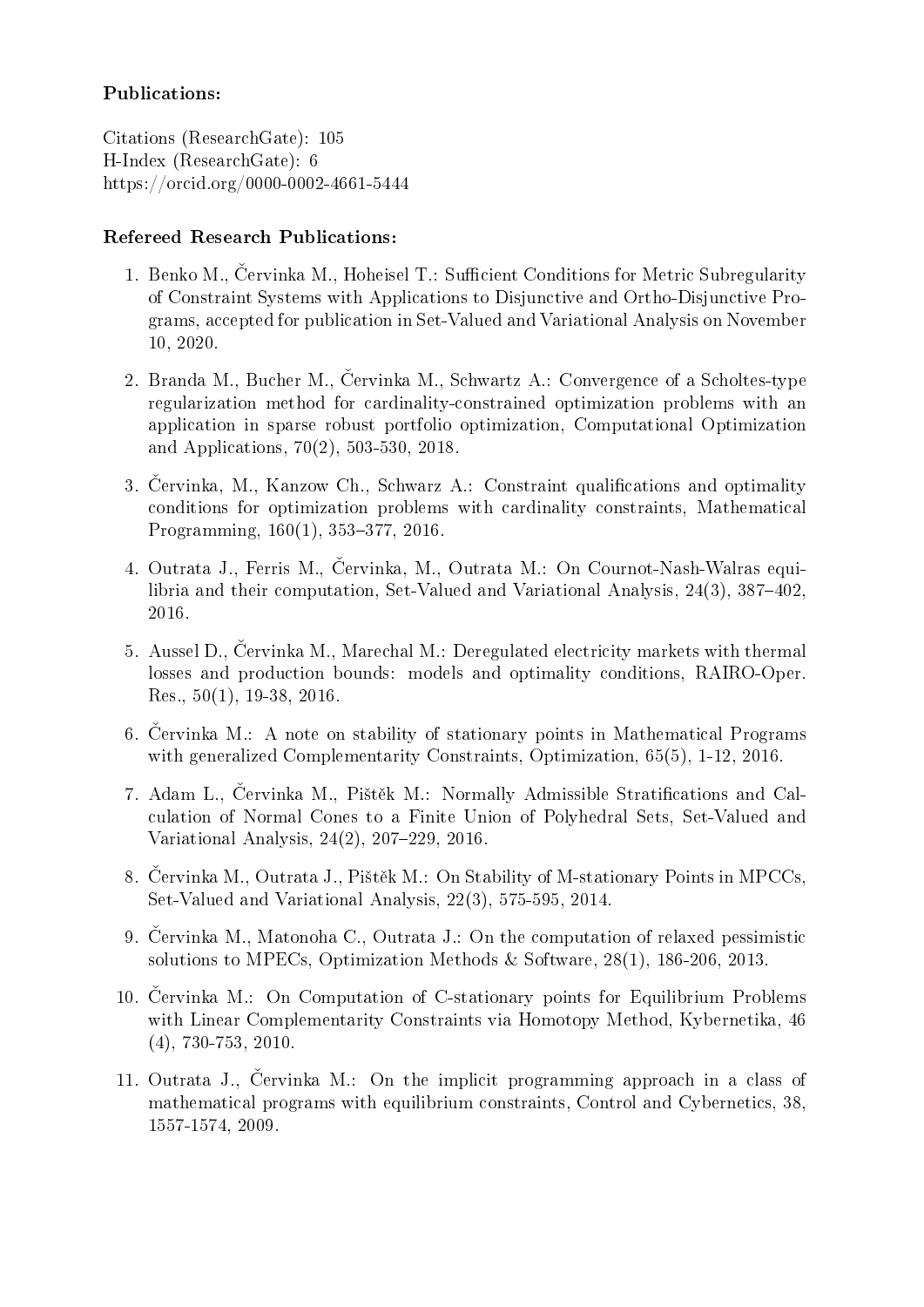- 12. Mordukhovich B. S., Outrata J., Červinka M.: Equilibrium problems with complementarity constraints: case study with applications to oligopolistic markets. Optimization, 56(4), 479-494, 2007.
- 13. Cervinka M.: A note on existence of mixed solutions to equilibrium problems with equilibrium constraints, Bulletin of the Czech Econometric Society, 24, 27-44, 2007.
- 14. Cervinka M.: A numerical approach to weak Pareto solutions to equilibrium problems with equilibrium constraints , Journal of Electrical Engineering - Elektrotechnický £asopis, 57(7), 14-17, ISCAM 2006. International Conference in Applied Mathematics for undergraduate and graduate students, (Bratislava, SK, 07.04.2006- 08.04.2006), 2006.
- 15. Cervinka M.: Necessary Conditions for Solution to 2-Leaders-and-1-Follower EPEC, WDS'04 Proceedings of Contributed Papers, Part I, 58-62, 2004.

#### Other Publications:

- 16. Cervinka M. (edt.): Variational Analysis and Its Applications, MATFYZPRESS, (Praha 2019) , Spring School in Variational Analysis /7./, (Paseky nad Jizerou, CZ, 19.05.2019-25.05.2019) (lecture notes)
- 17. Cervinka M., Rückmann J.-J., Stein O. (edts.): Optimization, Volume 68, Issue 2-3 (2019), special issues dedicated to 11th International Conference on Parametric Optimization and Related Topics (paraoptxi)
- 18. Cervinka M., Kratochvíl V. (edts.): Parametric Optimization and Related Topics XI, MatfyzPress, (Praha 2017) , 11TH INTERNATIONAL CONFERENCE ON PARAMETRIC OPTIMIZATION AND RELATED TOPICS, (Praha, CZ, 20170919) (lecture nores)
- 19. Cervinka M. (edt.): Variational Analysis and Its Applications, MATFYZPRESS, (Praha 2015) , Spring School in Variational Analysis /6./, (Paseky nad Jizerou, CZ, 19.04.2015-25.04.2015)
- 20. Cervinka M. (edt.): Variational Analysis and its applications, MATFYZPRESS, (Praha 2012) Spring school in variational analysis Lecture notes vol.2012 , Jarní ²kola varia£ní analýzy, Paseky nad Jizerou 2012, (Paseky nad Jizerou, CZ, 22.4.- 28.4.2012) (lecture notes)
- 21. Červinka M. (edt.): Lecture notes spring school in variational analysis Paseky 2009, MFF UK, (Paseky nad Jizerou 2009) , Spring school in variational analysis, (Paseky, CZ, 19.04.2009-25.4.2009)
- 22. Cervinka M.: Hierarchical Structures in Equilibrium Problems, Matematicko fyzikální fakulta Univerzity Karlovy, PhD Thesis, 2008
- 23. Outrata J., Červinka M.: Boris S. Mordukhovich: Variational analysis and generalized differentiation, Mathematical Methods of Operations Research vol.65, 1 (2007), p. 195-198 (book review)